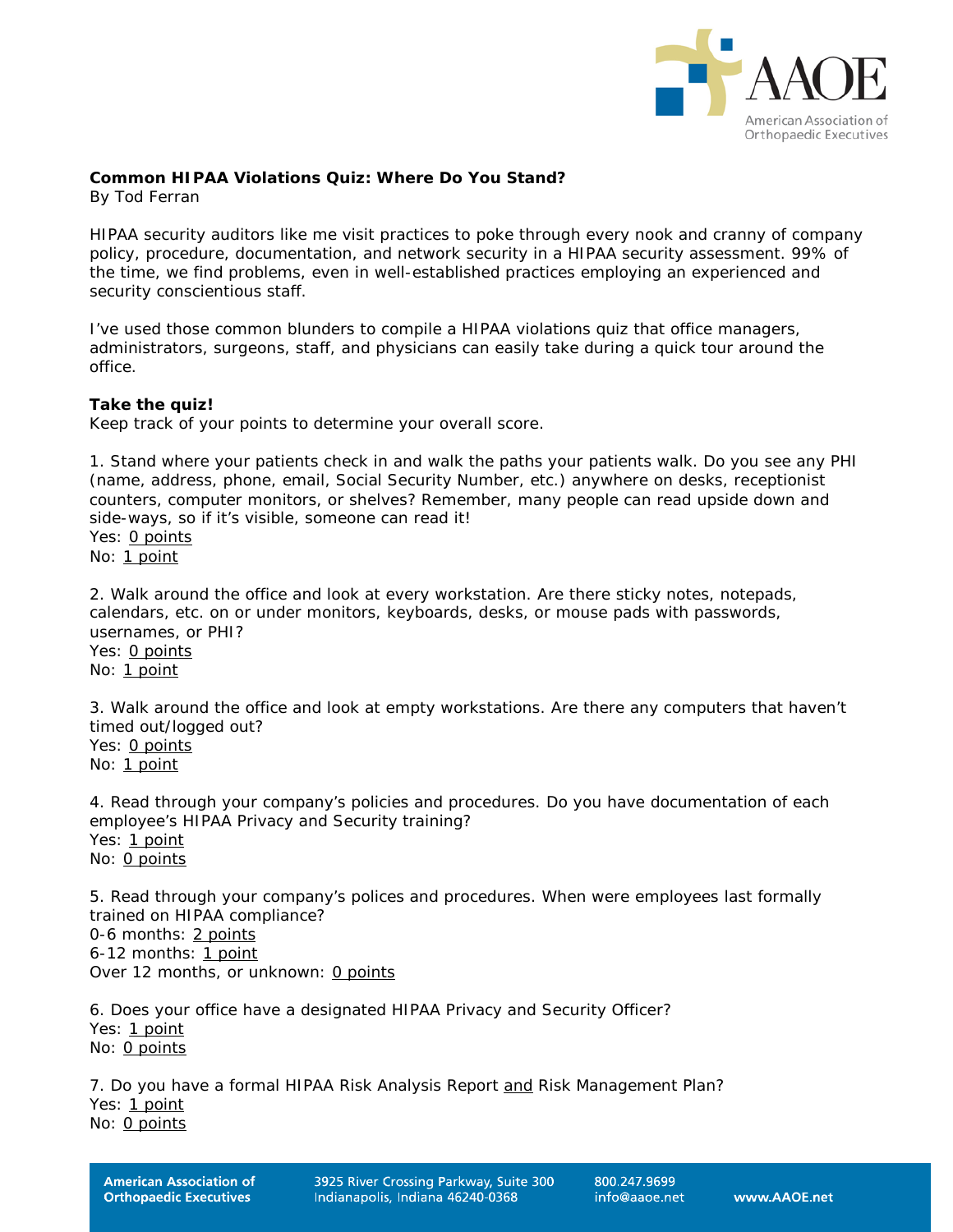

8. Do employees share login IDs or passwords? (e.g., all nurses use the same login or password for computer, software, physical access) Yes: 0 points No: 1 point

9. Ask a random employee how they would dispose of documents containing PHI. Shred or burn: 1 point Throw away or recycle: 0 points

10. If you have any personal mobile devices connected to your office network, is all PHI encrypted? Yes: 1 point No: 0 points We don't have any personal mobile devices connected to the office network: 2 points

## **Before scoring, let me explain the HIPAA violations that correspond to the questions above.**

# **Sensitive info in plain sight (#1, #2)**

PHI stuck on bulletin boards or passwords hastily scribbled on sticky notes are easily seen by office outsiders. What if the nightly janitor used a password he found tucked under a keyboard to login and access, copy, or alter medical records? Luckily, this violation has an easy fix: staff training.

### **Lack of screensavers (#3)**

Even if an office computer or mobile device is timed out, will PHI be displayed if the mouse is accidentally (or purposely) bumped? Train staff to manually lock screens with a password protected screen saver whenever they leave their desk. Even for just a moment. You never know who may be watching.

#### **Untrained staff members (#4, #5)**

Policies and procedures aren't just paperwork. They are the blueprint to your practice's compliance plan. All healthcare employees must be formally trained on HIPAA compliance regularly.

### **Nobody in charge (#6)**

When everyone is accountable, no one is. Designating a HIPAA Privacy and Security Officer with the responsibility to ensure HIPAA compliance happens at your practice means it won't get brushed under the rug.

### **Lack of analysis and planning (#7)**

As per HIPAA regulations, entities are supposed to have a formal HIPAA Risk Analysis and Risk Management Plan. Just as policies are the blueprint to company procedures, Risk Management Analysis and Plans are the roadmap to achieve security and compliance.

### **Sharing login information (#8)**

Every staff member should have access to PHI based on business need. Receptionists shouldn't have the same access to PHI as nurses, and nurses shouldn't have the same access as surgeons. Ergo, every person needs a different username and password with access to the minimum information needed to complete their job.